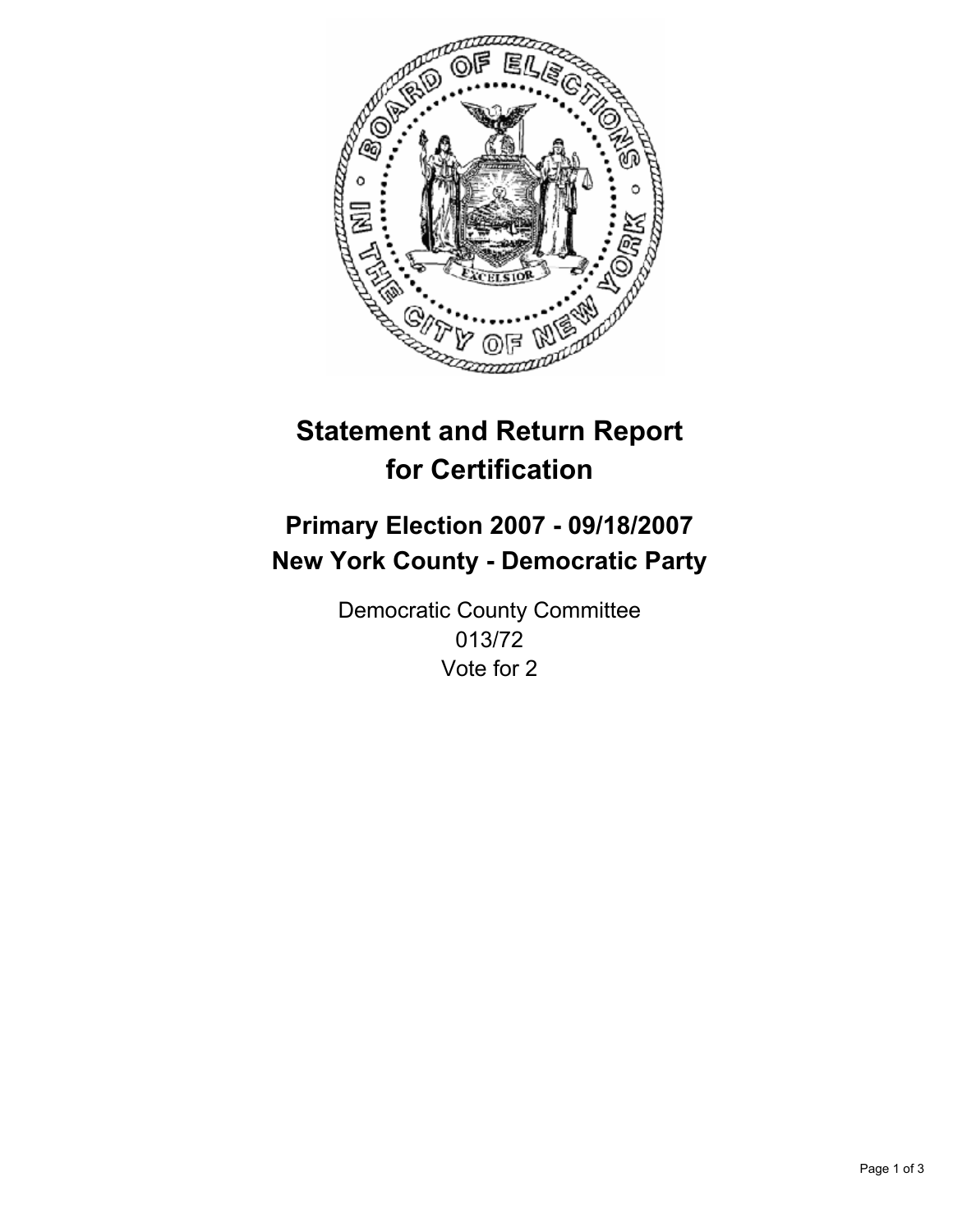

### **Assembly District 72**

| <b>EMERGENCY</b>            |    |
|-----------------------------|----|
| ABSENTEE/MILITARY           |    |
| AFFIDAVIT                   |    |
| <b>GRECIA BELTRES</b>       | 10 |
| <b>GUILLERMINA GONZALEZ</b> |    |
| <b>JUAN FELIX</b>           |    |
| MARGARITA MARTINEZ          |    |
| <b>Total Votes</b>          | 31 |